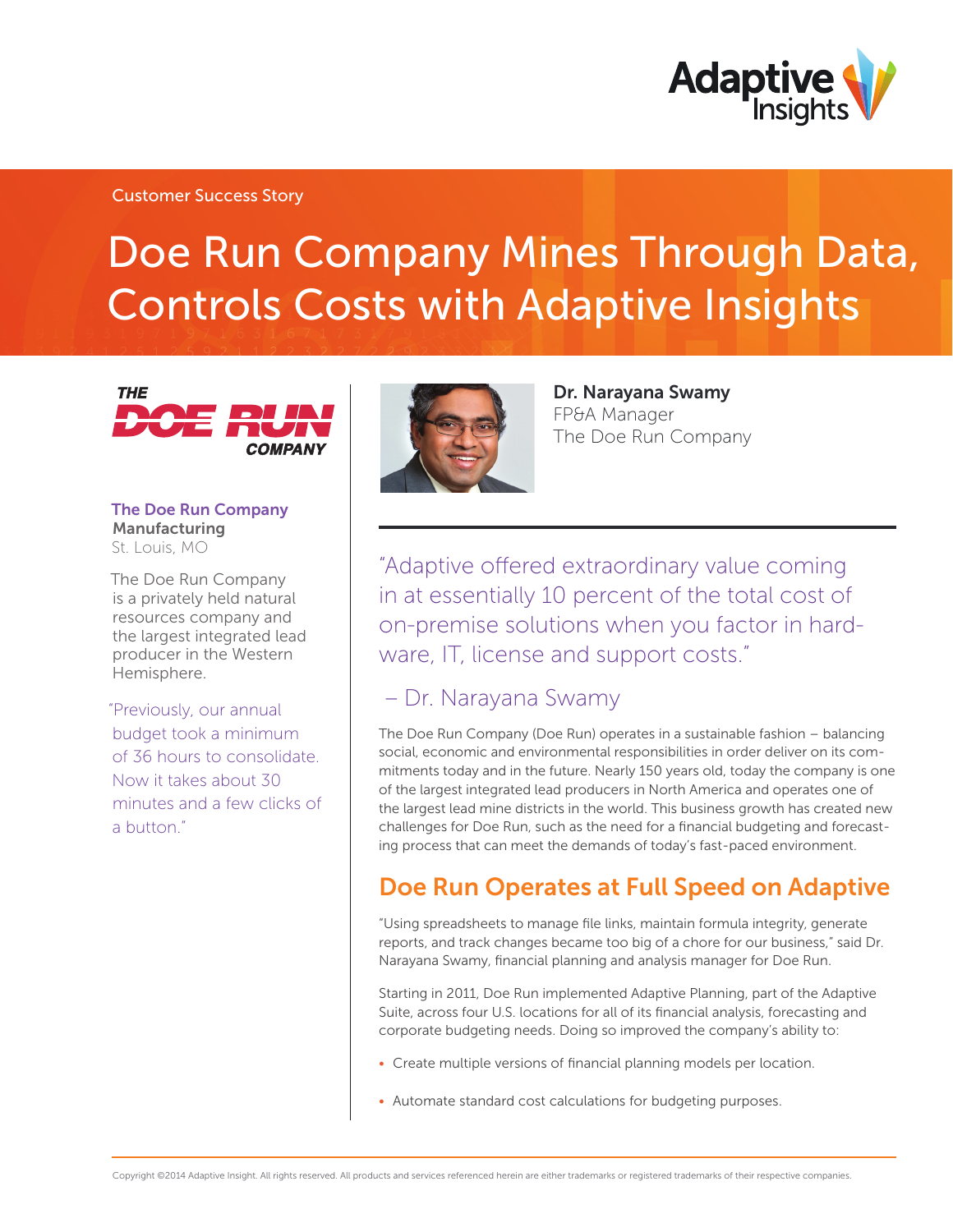

### Customer Success Story

"There used to be ambiguity about whether certain activities were adding value – now we're more confident, and we can quantify the value better."

– Dr. Narayana Swamy



- Provide a breakout of variance analysis based on production and usage efficiencies.
- Analyze monthly sales and billing metrics for individual customers.
- Calculate capital lease liabilities.
- Manage and control versions of financial models.
- Perform financial analyses efficiently via drag-and-drop features.
- Analyze gross profit analysis in more detail.
- Add more visibility into historical data.

"Detailed planning and forecasting is a central management tool for our business," Dr. Swamy explained. "It is the primary mechanism for controlling cost, which is critical for managing cash flow in a volatile business environment. This more disciplined financial management tool produces more reliable budgets, more timely re-forecasts, optimal allocation of resources and improved decision-making overall."

# Doe Run's Search Leads to the Cloud

The on-premise Enterprise Resource Planning (ERP) and spreadsheet solution the company had used in the past to create financial plans and forecasts had become increasingly cumbersome and out of touch with the company's growth, prompting Dr. Swamy to launch an exploratory project to find an alternative.

"We ranked six different solutions based on our needs, including some enterprise on-premise solutions, and we ultimately decided that Adaptive Planning was the right solution for us," said Dr. Swamy.

From a total cost of ownership, Adaptive Planning was a smart decision. "Adaptive Planning offered extraordinary value coming in at essentially 10 percent of the total cost of on-premise solutions when you factor in hardware, IT, license and support costs. As a cloud solution, it was a big win for us because our IT team didn't have the resources to be fully engaged in maintaining our financial system," Dr. Swamy explained.

One of the many capabilities Doe Run found to be mission critical is Adaptive's multi-instance deployment capability.

"Adaptive Planning allows division leaders within our company to have their own instances, which is a key for our business and the varied operations in each division," said Dr. Swamy. "It also enables us to easily link those instances together for a consolidated, holistic view."